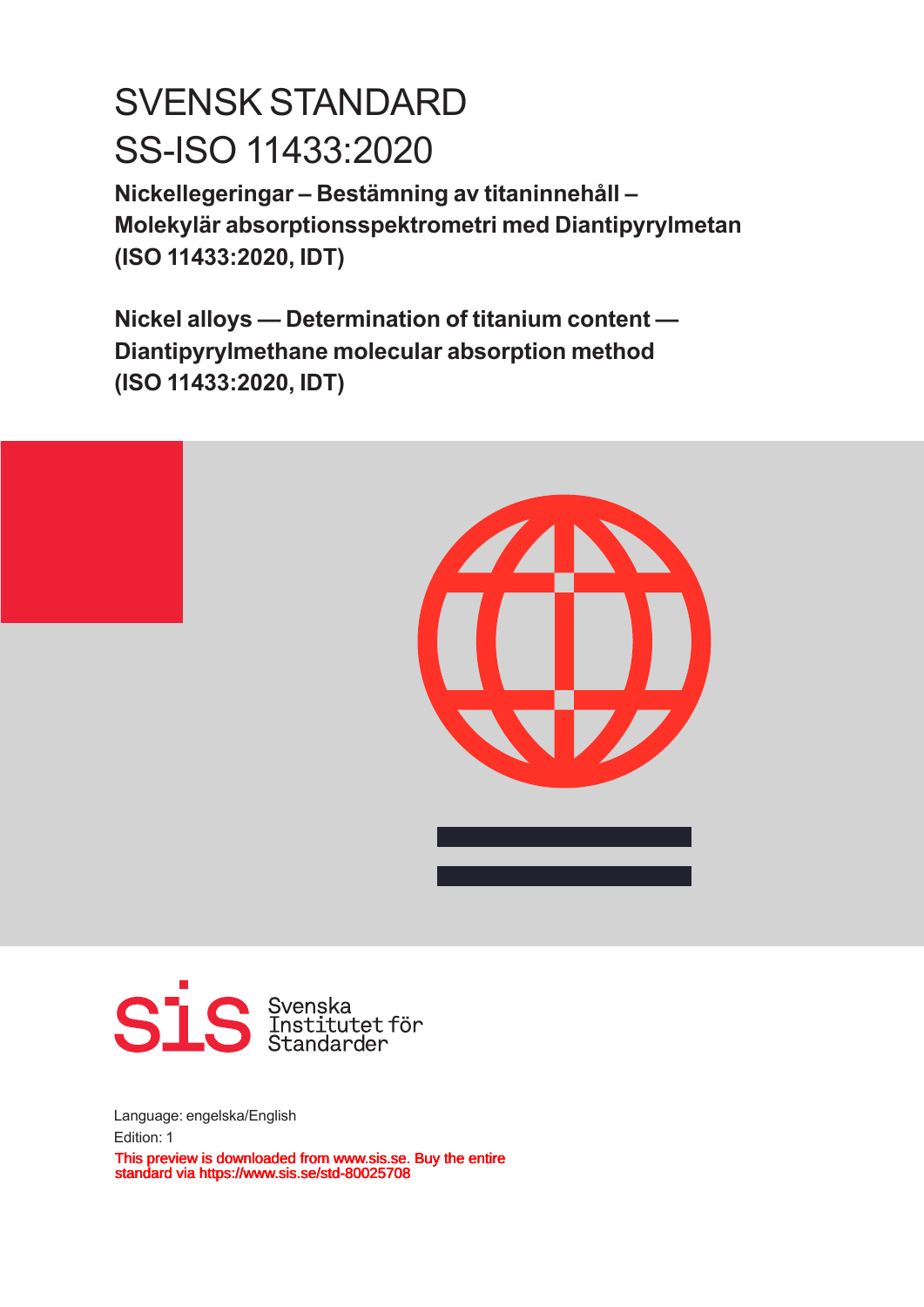

Den här standarden kan hjälpa dig att effektivisera och kvalitetssäkra ditt arbete. SIS har fler tjänster att erbjuda dig för att underlätta tillämpningen av standarder i din verksamhet.

#### **SIS Abonnemang**

Snabb och enkel åtkomst till gällande standard med SIS Abonnemang, en prenumerationstjänst genom vilken din organisation får tillgång till all världens standarder, senaste uppdateringarna och där hela din organisation kan ta del av innehållet i prenumerationen.

#### **Utbildning, event och publikationer**

Vi erbjuder även utbildningar, rådgivning och event kring våra mest sålda standarder och frågor kopplade till utveckling av standarder. Vi ger också ut handböcker som underlättar ditt arbete med att använda en specifik standard.

#### **Vill du delta i ett standardiseringsprojekt?**

Genom att delta som expert i någon av SIS 300 tekniska kommittéer inom CEN (europeisk standardisering) och/eller ISO (internationell standardisering) har du möjlighet att påverka standardiseringsarbetet i frågor som är viktiga för din organisation. Välkommen att kontakta SIS för att få veta mer!

#### **Kontakt**

Skriv till kundservice@sis.se, besök sis.se eller ring 08 - 555 523 10

**© Copyright/Upphovsrätten till denna produkt tillhör Svenska institutet för standarder, Stockholm, Sverige. Upphovsrätten och användningen av denna produkt regleras i slutanvändarlicensen som återfinns på sis.se/slutanvandarlicens och som du automatiskt blir bunden av när du använder produkten. För ordlista och förkortningar se sis.se/ordlista.**

© Copyright Svenska institutet för standarder, Stockholm, Sweden. All rights reserved. The copyright and use of this product is governed by the end-user licence agreement which you automatically will be bound to when using the product. You will find the licence at sis.se/enduserlicenseagreement.

Upplysningar om sakinnehållet i standarden lämnas av Svenska institutet för standarder, telefon 08 - 555 520 00. Standarder kan beställas hos SIS som även lämnar allmänna upplysningar om svensk och utländsk standard.

Standarden är framtagen av kommittén för Kemiska analysmetoder för metaller, SIS/TK 122.

Har du synpunkter på innehållet i den här standarden, vill du delta i ett kommande revideringsarbete eller vara med och ta fram andra standarder inom området? Gå in på www.sis.se - där hittar du mer information.

Fastställd: 2020-11-10 ICS: 77.120.40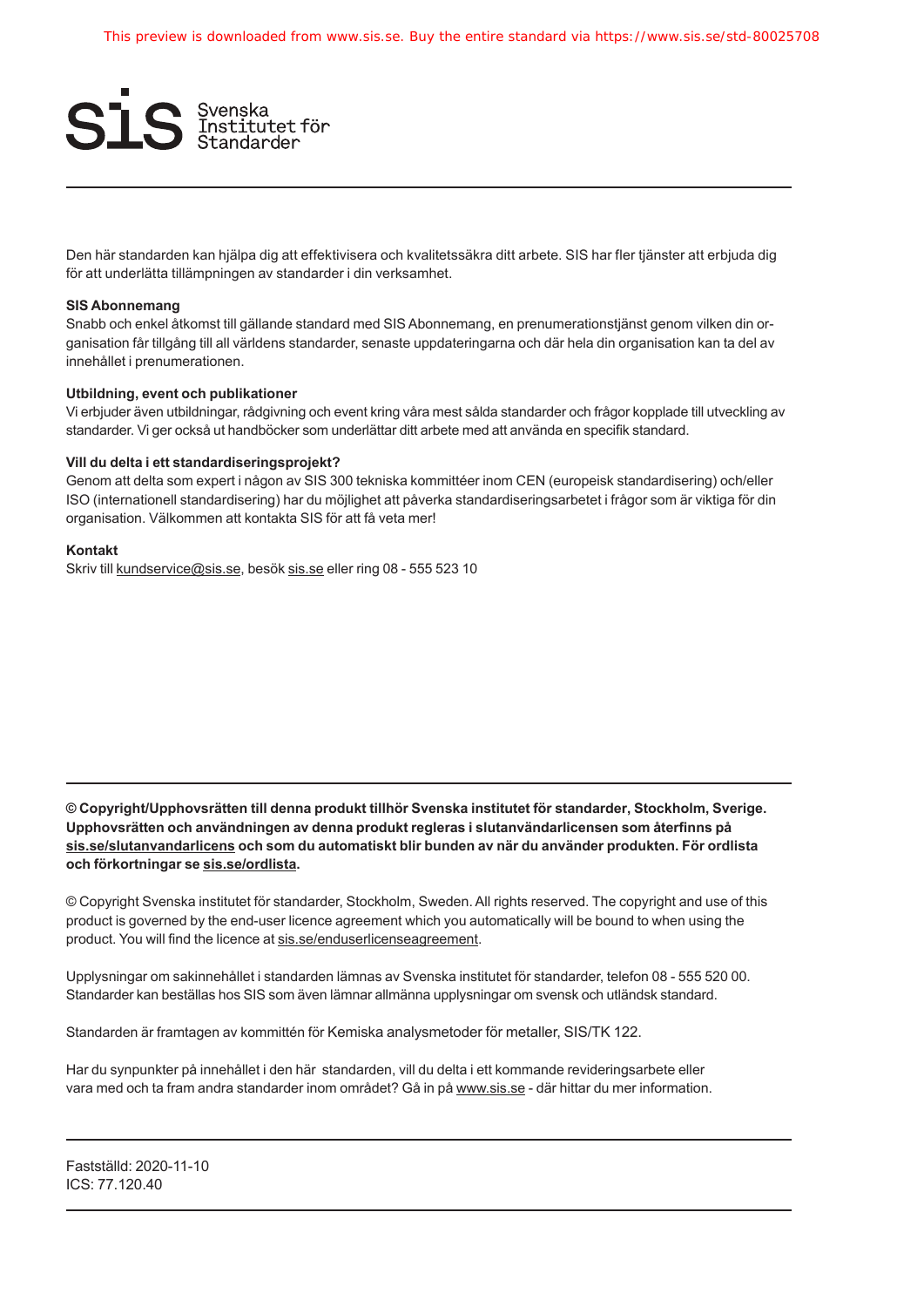This preview is downloaded from www.sis.se. Buy the entire standard via https://www.sis.se/std-80025708



Den internationella standarden ISO 11433:2020 gäller som svensk standard. Detta dokument innehåller den officiella engelska versionen av ISO 11433:2020.

The International Standard ISO 11433:2020 has the status of a Swedish Standard. This document contains the official English version of ISO 11433:2020.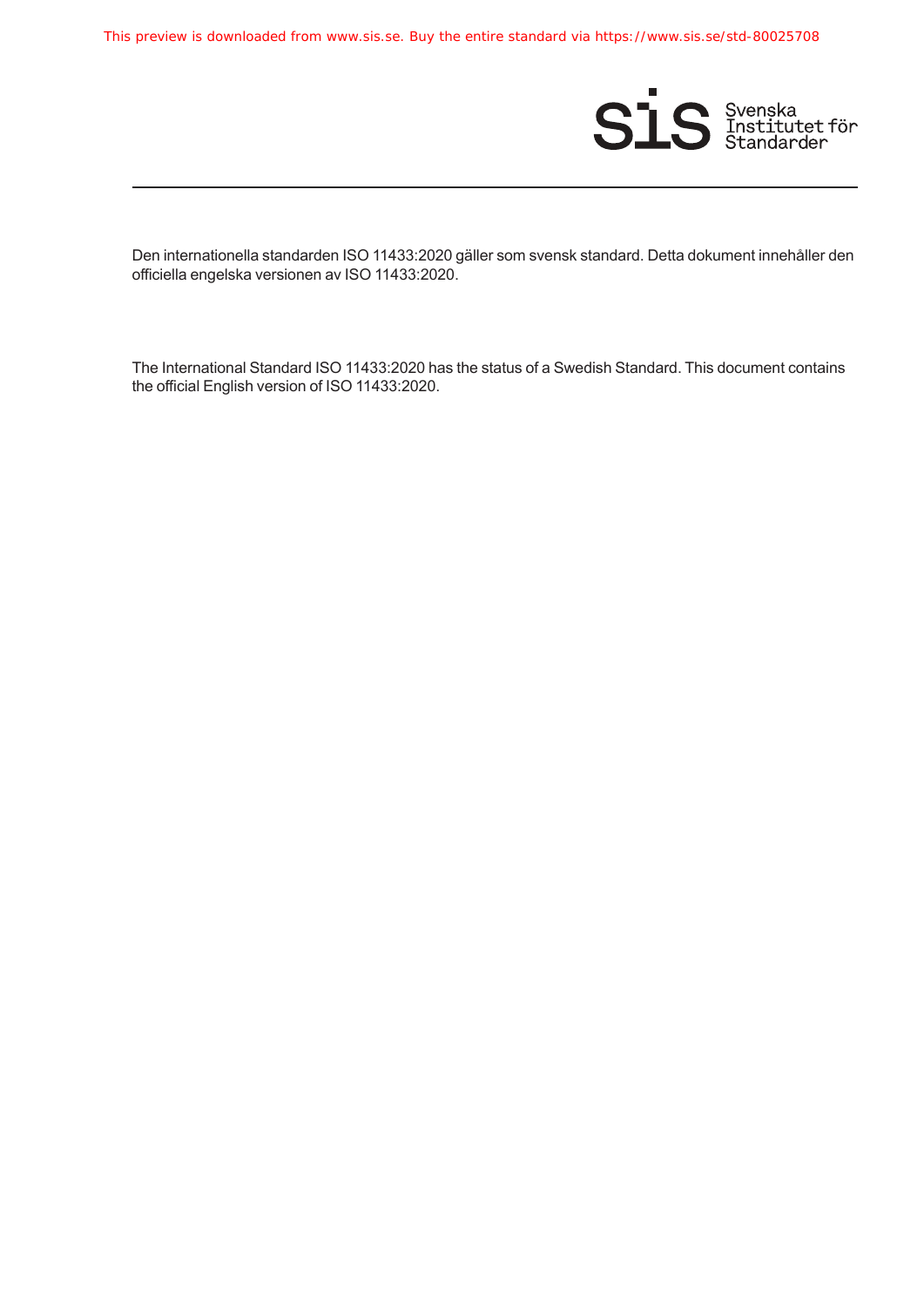# **Contents**

| ×<br>٧<br>۰,<br>×<br>v |
|------------------------|
|------------------------|

| 1              |                                            |  |  |
|----------------|--------------------------------------------|--|--|
| $\overline{2}$ |                                            |  |  |
| 3              |                                            |  |  |
| 4              |                                            |  |  |
| 5              |                                            |  |  |
| 6              |                                            |  |  |
| 7              |                                            |  |  |
| 8              | 8.1<br>8.2<br>8.3<br>8.3.1                 |  |  |
|                | 8.3.2<br>8.3.3<br>8.4<br>8.5<br>8.6<br>8.7 |  |  |
| $\mathbf q$    | 9.1<br>9.2<br>9.2.1<br>9.2.2               |  |  |
| <b>10</b>      |                                            |  |  |
|                |                                            |  |  |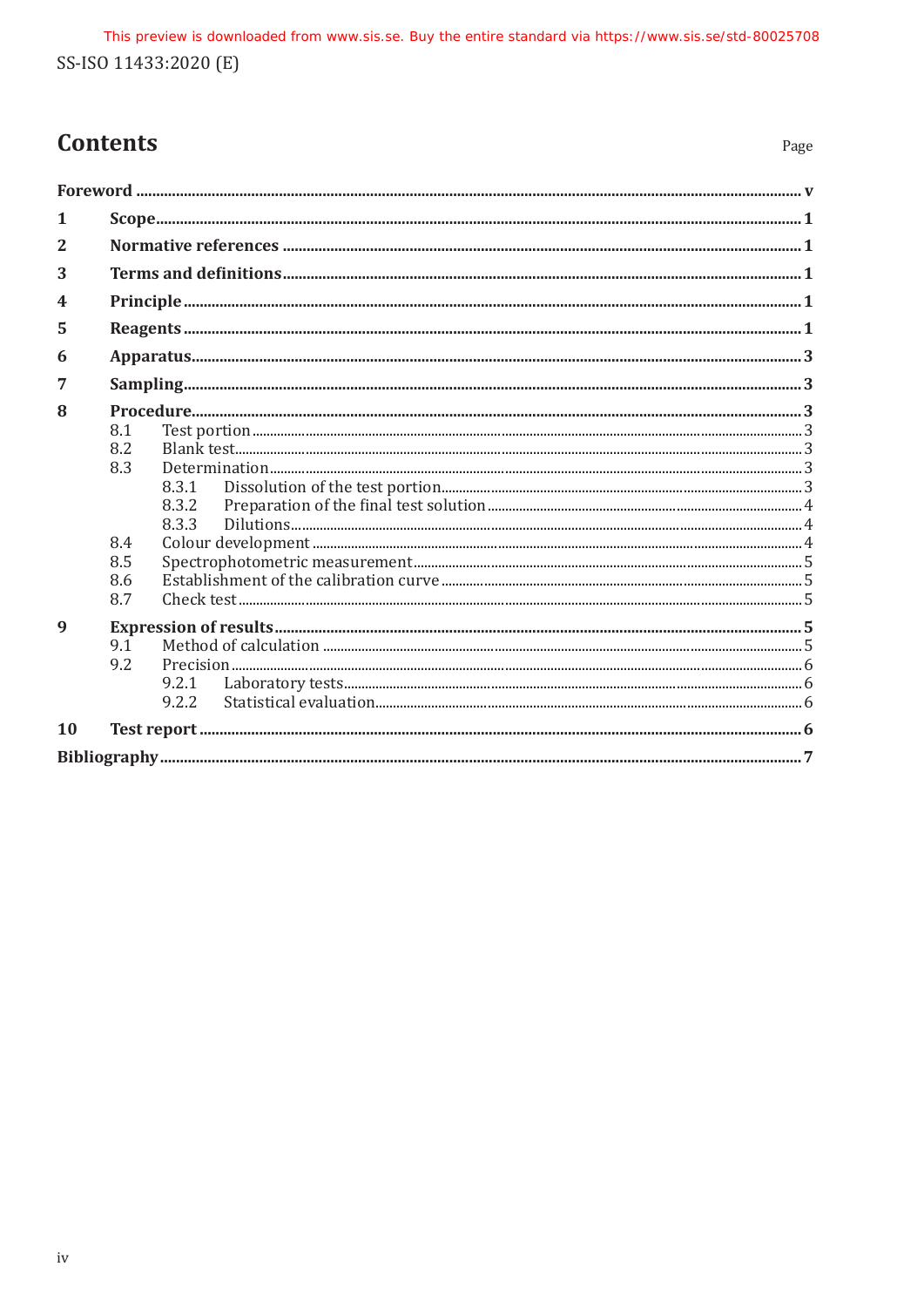## <span id="page-4-0"></span>**Foreword**

ISO (the International Organization for Standardization) is a worldwide federation of national standards bodies (ISO member bodies). The work of preparing International Standards is normally carried out through ISO technical committees. Each member body interested in a subject for which a technical committee has been established has the right to be represented on that committee. International organizations, governmental and non-governmental, in liaison with ISO, also take part in the work. ISO collaborates closely with the International Electrotechnical Commission (IEC) on all matters of electrotechnical standardization.

The procedures used to develop this document and those intended for its further maintenance are described in the ISO/IEC Directives, Part 1. In particular, the different approval criteria needed for the different types of ISO documents should be noted. This document was drafted in accordance with the editorial rules of the ISO/IEC Directives, Part 2 (see [www.iso.org/directives\)](https://www.iso.org/directives-and-policies.html).

Attention is drawn to the possibility that some of the elements of this document may be the subject of patent rights. ISO shall not be held responsible for identifying any or all such patent rights. Details of any patent rights identified during the development of the document will be in the Introduction and/or on the ISO list of patent declarations received (see [www.iso.org/patents](https://www.iso.org/iso-standards-and-patents.html)).

Any trade name used in this document is information given for the convenience of users and does not constitute an endorsement.

For an explanation of the voluntary nature of standards, the meaning of ISO specific terms and expressions related to conformity assessment, as well as information about ISO's adherence to the World Trade Organization (WTO) principles in the Technical Barriers to Trade (TBT), see [www.iso.org/](https://www.iso.org/foreword-supplementary-information.html) [iso/foreword.html.](https://www.iso.org/foreword-supplementary-information.html)

This document was prepared by Technical Committee ISO/TC 155, *Nickel and nickel alloys*.

This second edition cancels and replaces the first edition (ISO 11433:1993), which has been technically revised in order to incorporate the Amendment ISO 11433:1993/Amd 1:2013.

Any feedback or questions on this document should be directed to the user's national standards body. A complete listing of these bodies can be found at [www.iso.org/members.html.](https://www.iso.org/members.html)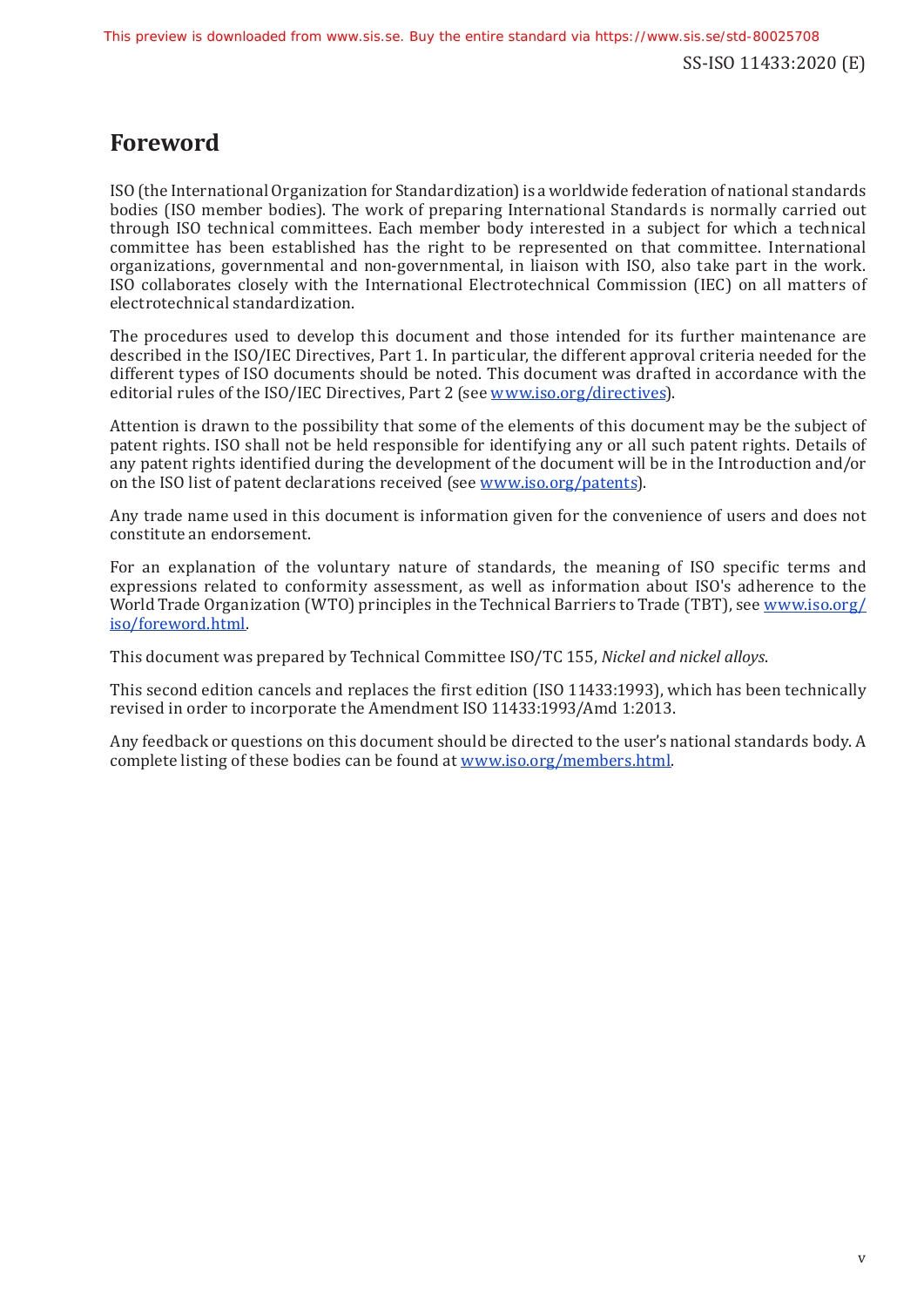This preview is downloaded from www.sis.se. Buy the entire standard via https://www.sis.se/std-80025708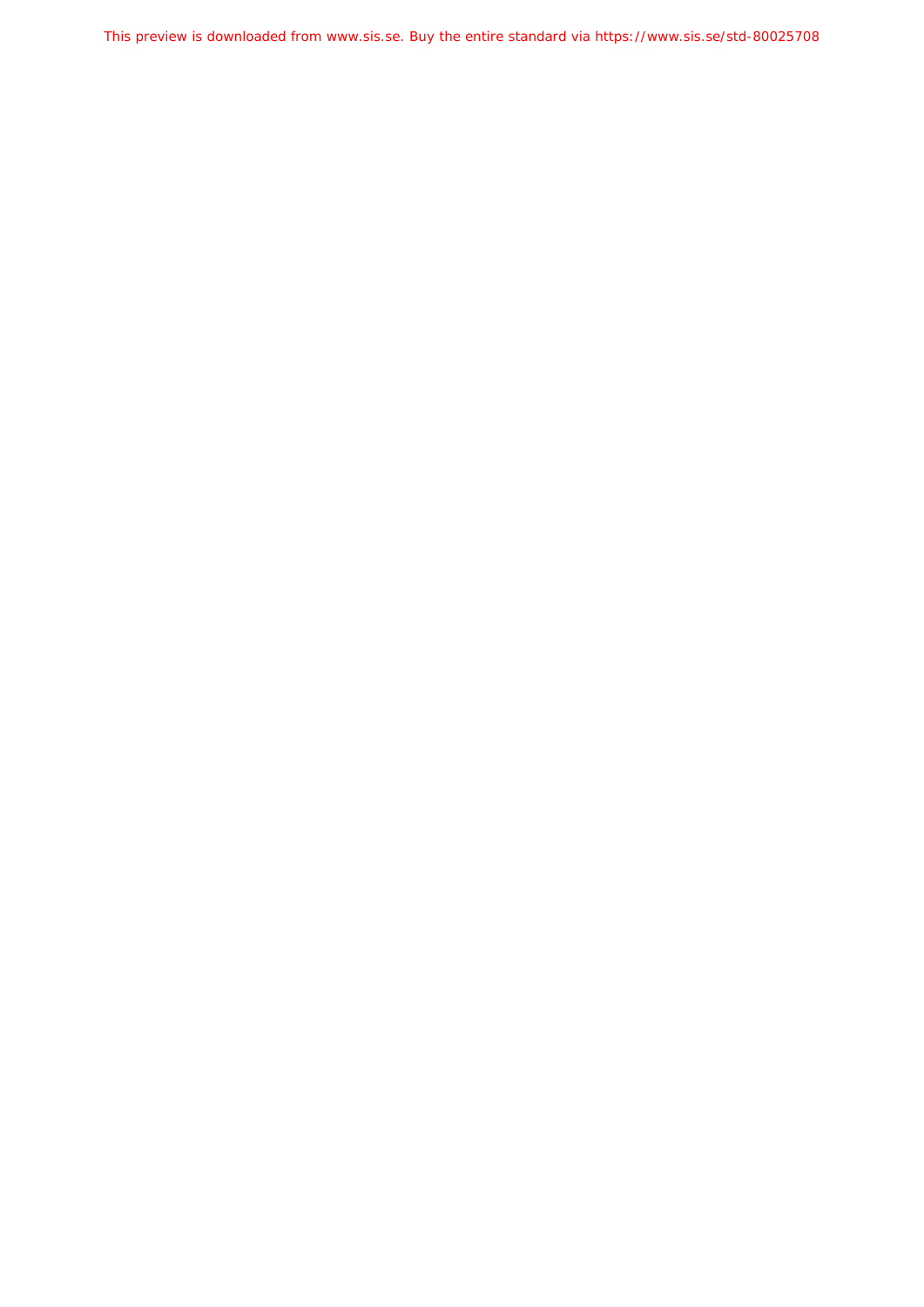# **Nickel alloys — Determination of titanium content — Diantipyrylmethane molecular absorption method**

## <span id="page-6-0"></span>**1 Scope**

This document specifies a molecular absorption spectrophotometric method for the determination of titanium content in nickel alloys.

The method is applicable to titanium contents between 0,3 % (mass fraction) and 5,0 % (mass fraction).

Molybdenum, if present in the alloy, can cause a high bias in the reported titanium value to the extent of 0,001 % Ti for every 1,0 % Mo.

NOTE 1 Evidence exists that extension of this method is possible for titanium contents down to 0,05  $\%$ (mass fraction).

NOTE 2 Modifications in the general method allow the determination of titanium in alloys containing tungsten and/or tantalum.

### <span id="page-6-1"></span>**2 Normative references**

The following documents are referred to in the text in such a way that some or all of their content constitutes requirements of this document. For dated references, only the edition cited applies. For undated references, the latest edition of the referenced document (including any amendments) applies.

ISO 648, *Laboratory glassware — Single-volume pipettes*

ISO 1042, *Laboratory glassware — One-mark volumetric flasks*

ISO 3696, *Water for analytical laboratory use — Specification and test methods*

## <span id="page-6-2"></span>**3 Terms and definitions**

No terms and definitions are listed in this document.

ISO and IEC maintain terminological databases for use in standardization at the following addresses:

- ISO Online browsing platform: available at [https://www.iso.org/obp](https://www.iso.org/obp/ui)
- IEC Electropedia: available at<http://www.electropedia.org/>

## <span id="page-6-3"></span>**4 Principle**

Dissolution of a test portion with hydrochloric and nitric acids.

Elimination of hydrochloric and nitric acids by evaporation to fumes in the presence of sulphuric acid.

Formation of a yellow complex with diantipyrylmethane.

Spectrophotometric measurement of the absorption of the coloured complex at a wavelength of about 390 nm.

#### <span id="page-6-4"></span>**5 Reagents**

During the analysis, unless otherwise stated, use only reagents of recognized analytical grade and grade 2 water as specified in ISO 3696.